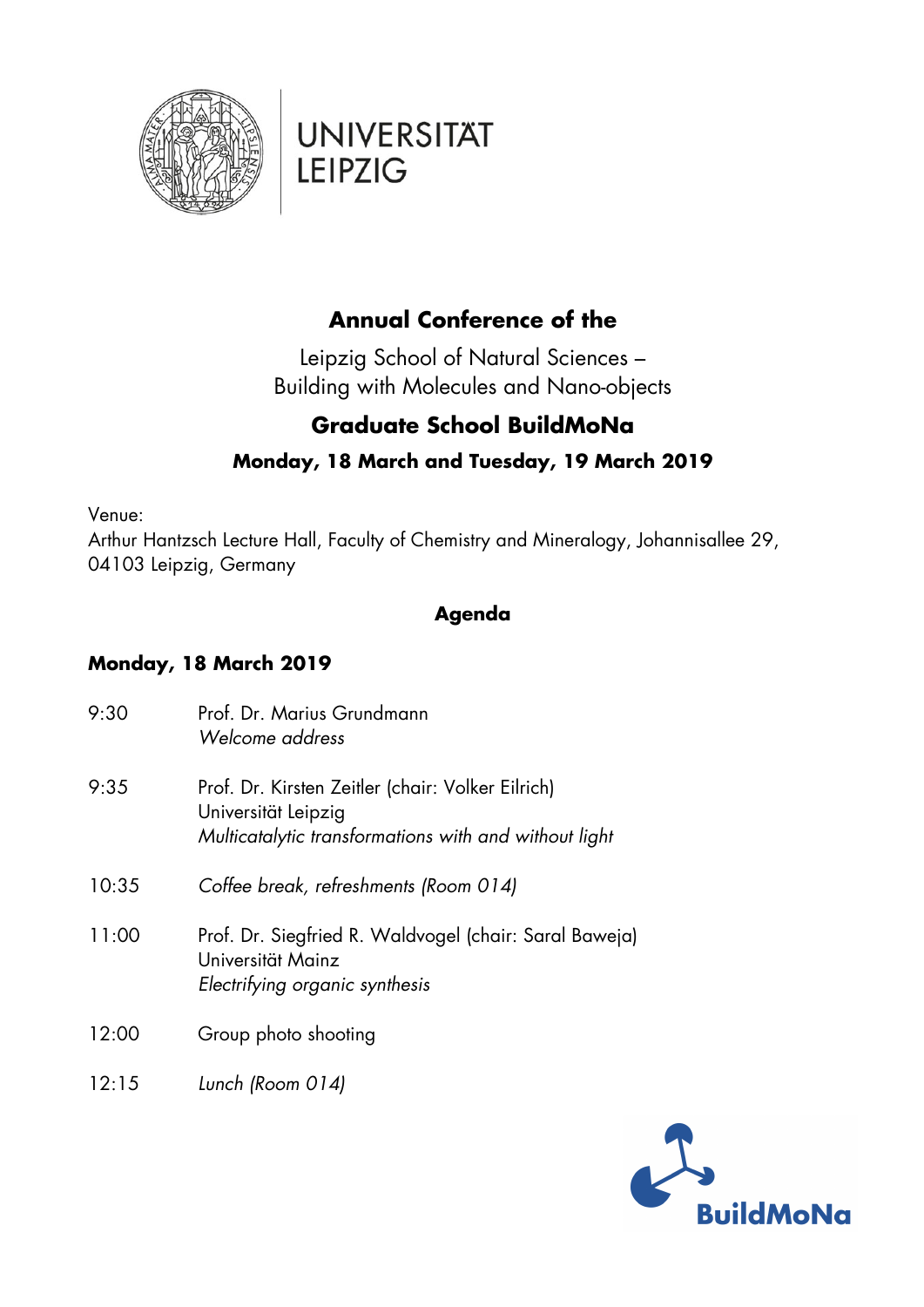

| 13:30 | Dr. Irene Coin (chair: Kevin Kretschmer)<br>Universität Leipzig<br>Genetically encoded chemical tools for studying membrane proteins |
|-------|--------------------------------------------------------------------------------------------------------------------------------------|
| 14:30 | Coffee break, refreshments (Room 014)                                                                                                |
| 15:00 | Ceremony for BuildMoNa Awards 2019                                                                                                   |
| 15:30 | Poster session                                                                                                                       |
| 16:30 | Dinner buffet (and continuation of poster session)                                                                                   |
| 18:00 | Prospective end                                                                                                                      |

### **Tuesday, 19 March 2019**

9:00 - 10:00 PI Meeting

- 10:00 *Coffee, refreshments (Room 014)*
- 10:15 Ass. Prof. Peter Zijlstra (chair: Martin Fränzl) TU Eindhoven *Plasmon-enhanced single-molecule sensing*
- 11:15 Dr. Eckhard Bill (chair: Benedikt Schwarze) Max-Planck-Institut für chemische Energiekonversion, Mühlheim an der Ruhr *Spectroscopic properties and electron structure of low-valent iron nitrosyl complexes*
- 12:15 *Lunch (Room 014)*

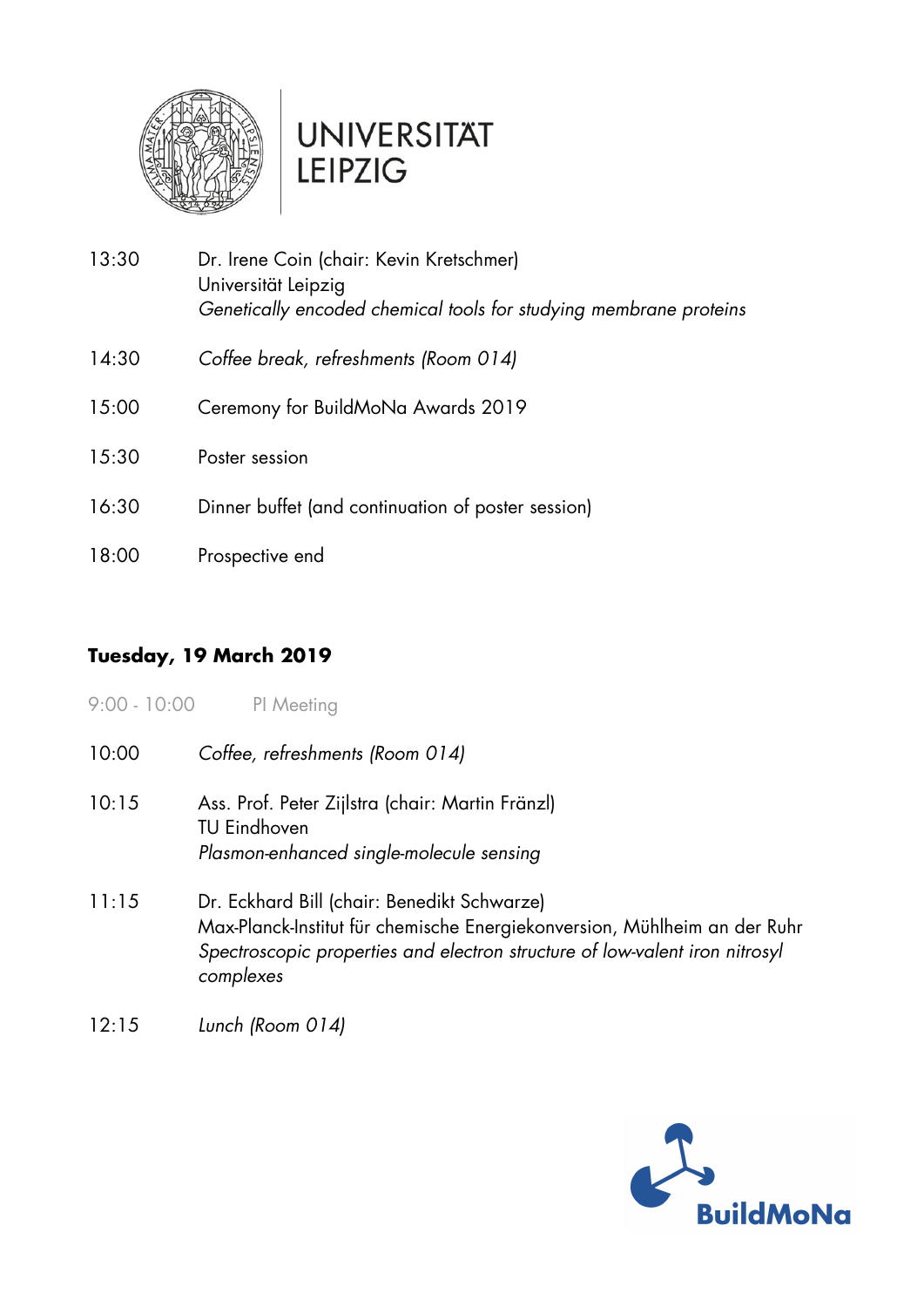

#### 13:15 Session I (chair: Angela Aleksovska)

- 1. Sascha Becker  *Photoelectrical readout of single nitrogen vacancy centers in diamond*
- 2. Tobias Fischer *Between obesity and inflammation: Understanding ligand-binding at the chemokine-like receptor 1*
- 3. Lukas Trefflich *Fabrication and luminescence properties of carbon-nanodot-based planar microcavities*
- 4. Martin Fränzl *Single amyloid fibrils studied in a thermophoretic trap*
- 5. David Langer *Immobilisation of polydentate ligands on dendritic backbones for tandem catalysis*
- 14:30 *Coffee break, refreshments (Room 014)*
- 15:00 Session II (chair: Max Kneiß)
	- 6. Jan Schulz *Carborane-based Frustrated Lewis Pairs*
	- 7. Christina Fraunhofer *Crystal structures and properties of new quaternary compounds in the system Cu/Bi/Se with transition metals*
	- 8. Alexander Fischer *Feedback control of active microswimmers*